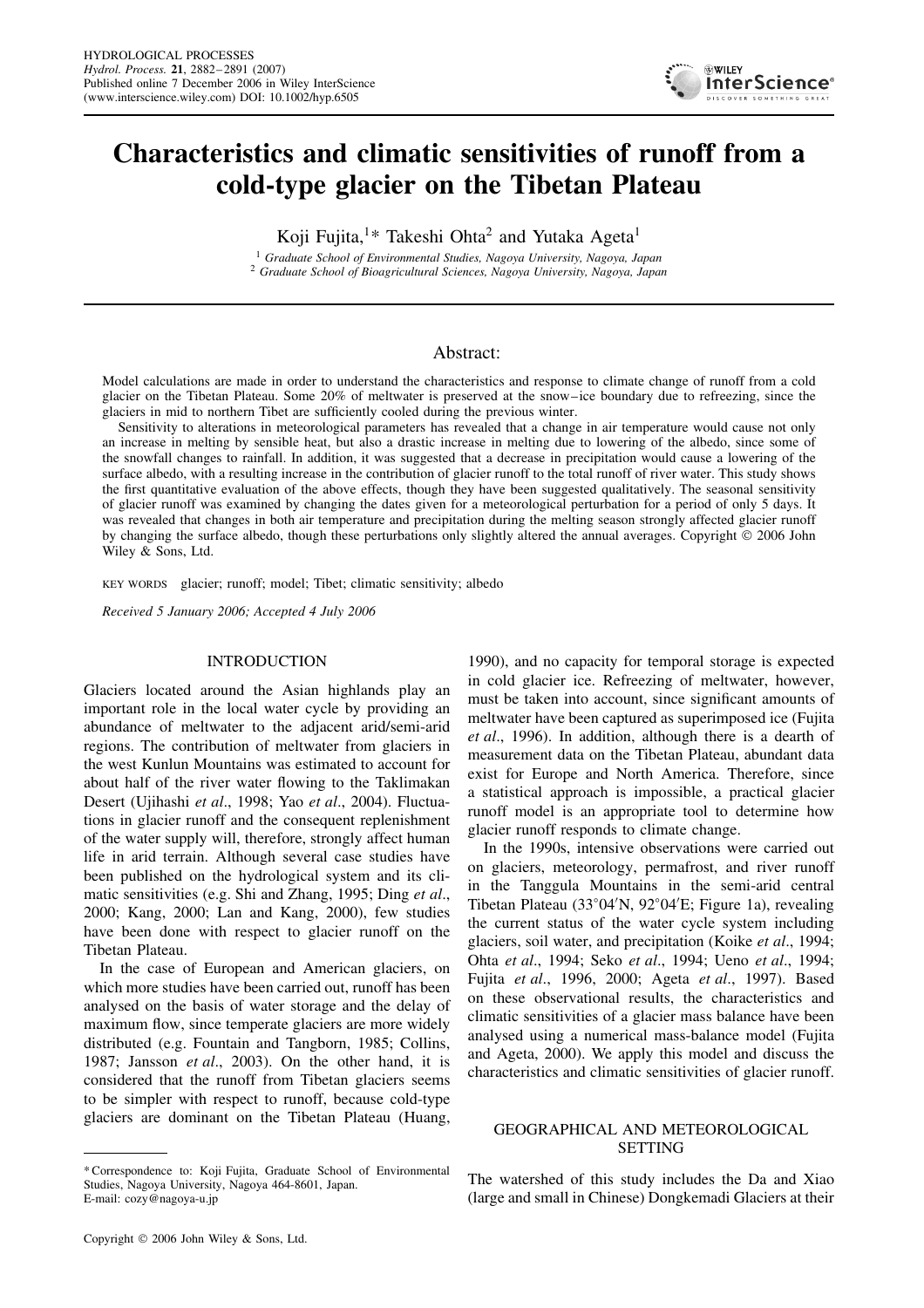

Figure 1. (a) Location of Tanggula Mountains and (b) watershed of the Da and Xiao Dongkemadi Glaciers (DD and XD) on the central Tibetan Plateau. Broken line, hatched area, and BC in (b) respectively denote the watershed, glacier area, and Base Camp where river runoff was measured

headwaters (Figure 1b). The total area and altitudinal distribution of the watershed are shown in Table I and Figure 2. Runoff measurements were carried out at Base Camp (10 km from the glaciers, BC in Figure 1b) for the 1993 melting period (Ohta *et al*., 1994). The glaciers range from 5280 to 6104 m a.s.l. The average surface inclination is about 10° facing south, and there are few crevasses with no icefall (Figure 3). Table II and Figure 4 show the meteorological conditions observed at 5600 m a.s.l. on the glaciers during the period from October 1992 to October 1993 (Fujita and Ageta, 2000). The mean annual air temperature at 5600 m a.s.l. is about  $-10$  °C, with an annual range exceeding 20 °C. Daily mean air temperatures exceed  $0^{\circ}$ C for only 30 days a year, mainly in August. Most precipitation is supplied by the Indian monsoon during the summer melting season. The average

shortwave radiation flux from June to August 1993 is  $280 \text{ W m}^{-2}$ , which is stronger than that of almost all midlatitude glaciers (Ohmura *et al*., 1992). Observational results and features of the glacier mass balance have been described by Seko *et al*. (1994), Ageta and Fujita (1996), and Fujita *et al*. (1996, 2000).

| Table I. Area of watershed at BC (Figure 1b) and the non- |                                   |  |  |
|-----------------------------------------------------------|-----------------------------------|--|--|
|                                                           | glacierized and glacierized areas |  |  |

| Watershed       | Area $(km^2)$ |
|-----------------|---------------|
| Whole at BC     | 50.5          |
| Non-glacierized | 34.6          |
| Glacierized     | 15.9          |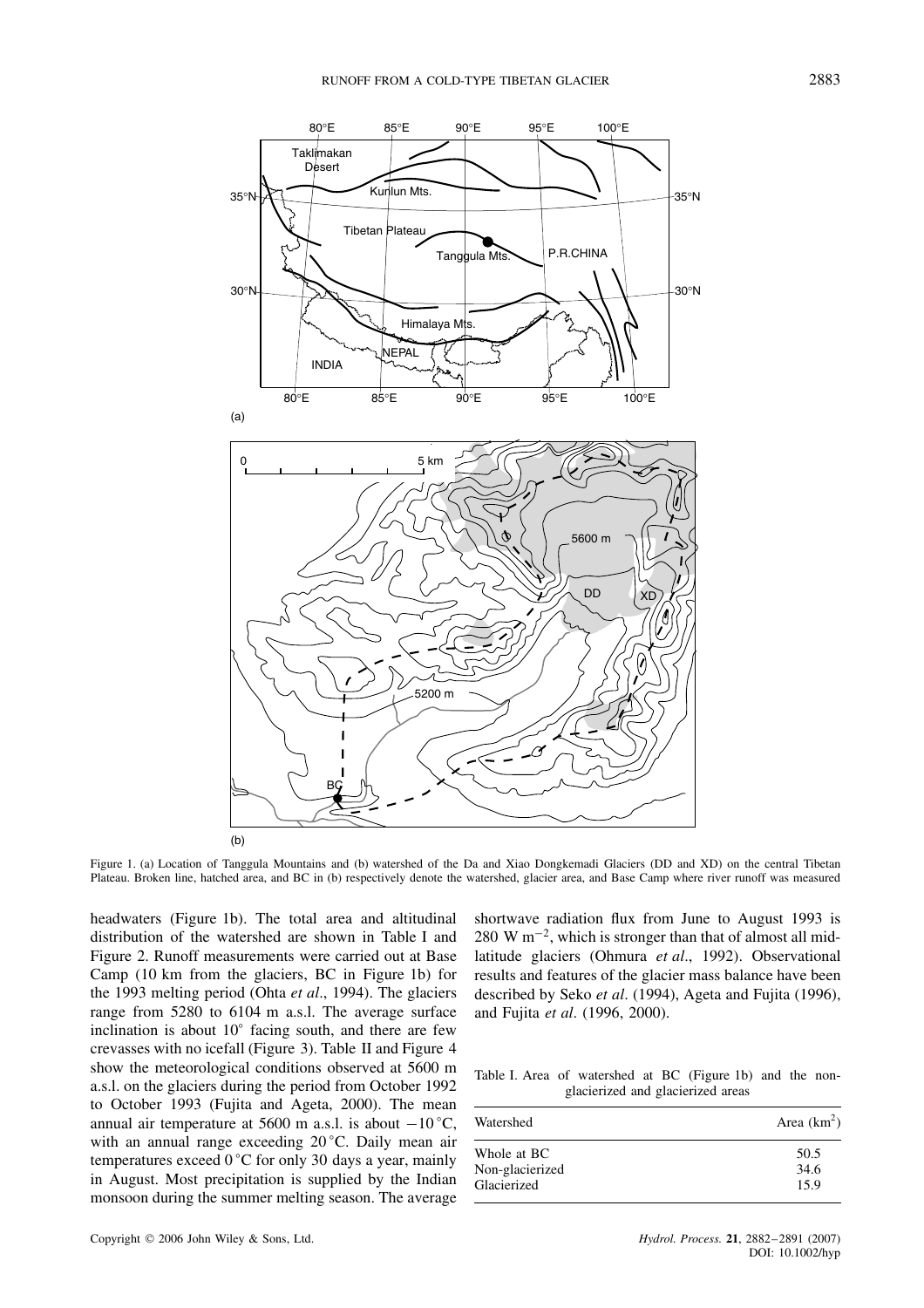

Figure 2. Distribution area of the watershed at altitude intervals of 100 m. Black and grey denote non-glacierized and glacierized areas respectively

## OBSERVATIONAL RESULTS

Runoff from both Dongkemadi Glaciers is estimated from the runoff obtained at BC, and the electrical conductivities of the river water, meltwater on the glaciers, and water originating from the soil are given as:

$$
R_s C_s + R_g C_g = R_w C_w
$$
  
\n
$$
R_s + R_g = R_w
$$
\n(1)

where R (m<sup>3</sup> day<sup>-1</sup>) and C (S m<sup>-1</sup>) denote the amount of daily discharge and electrical conductivity respectively. Suffixes s, g, and w denote the values of water originating from the soil, glaciers, and the entire watershed respectively. Based on several measurements (8 for glacier water and 18 for soil water), the electrical conductivity

Table II. Averages and summation of meteorological variables measured at 5600 m a.s.l. on Xiao Dongkemadi Glacier from 10 October 1992 to 9 October 1993 (Fujita and Ageta, 2000). Column 3 shows anomalies of climatic variables (climatic sensitivities) resulting in a 10% increase in runoff from the Dongkemadi Glaciers

| Meteorological variable              | Average/<br>summation | Anomaly to<br>yield<br>$+10\%$ runoff |
|--------------------------------------|-----------------------|---------------------------------------|
| Air temperature $(^{\circ}C)$        | $-10.3$               | $+0.1$                                |
| Precipitation (mm w.e.)              | 672                   | $-108$                                |
| Global solar radiation (W $m^{-2}$ ) | 240                   | $+20$                                 |
| Relative humidity $(\%)$             | 77.9                  | $+2.7$                                |
| Wind speed (m $s^{-1}$ )             | 4.1                   | $-2.6$                                |

a w.e.: water equivalent.

of the meltwater from the glaciers and soil is assumed to be constant at  $20 \times 10^{-4}$  S m<sup>-1</sup> and  $180 \times 10^{-4}$  S m<sup>-1</sup>. The runoff amount and electrical conductivity at BC were measured at 1 h intervals and averaged for daily values. Daily amounts of runoff from the Dongkemadi Glaciers and non-glacierized area are obtained by solving the above simultaneous equation (Figure 5a). In addition, the ratios of runoffs from glacierized and non-glacierized areas to the runoff from the whole area are also shown in Figure 5b. In July, the total runoff amount was suppressed, with almost all of it coming from non-glacierized areas. Since the glaciers are located above 5280 m a.s.l., where no melt had yet started, most of the runoff would be meltwater from permafrost at a lower elevation. A rapid increase in runoff due to glacier melting is found, and glacier runoff contributes about half of the total runoff from the end of July to early September. During the observation period (from 1 July to 9 October,



Figure 3. Photograph of the Da (left) and Xiao (right) Dongkemadi Glaciers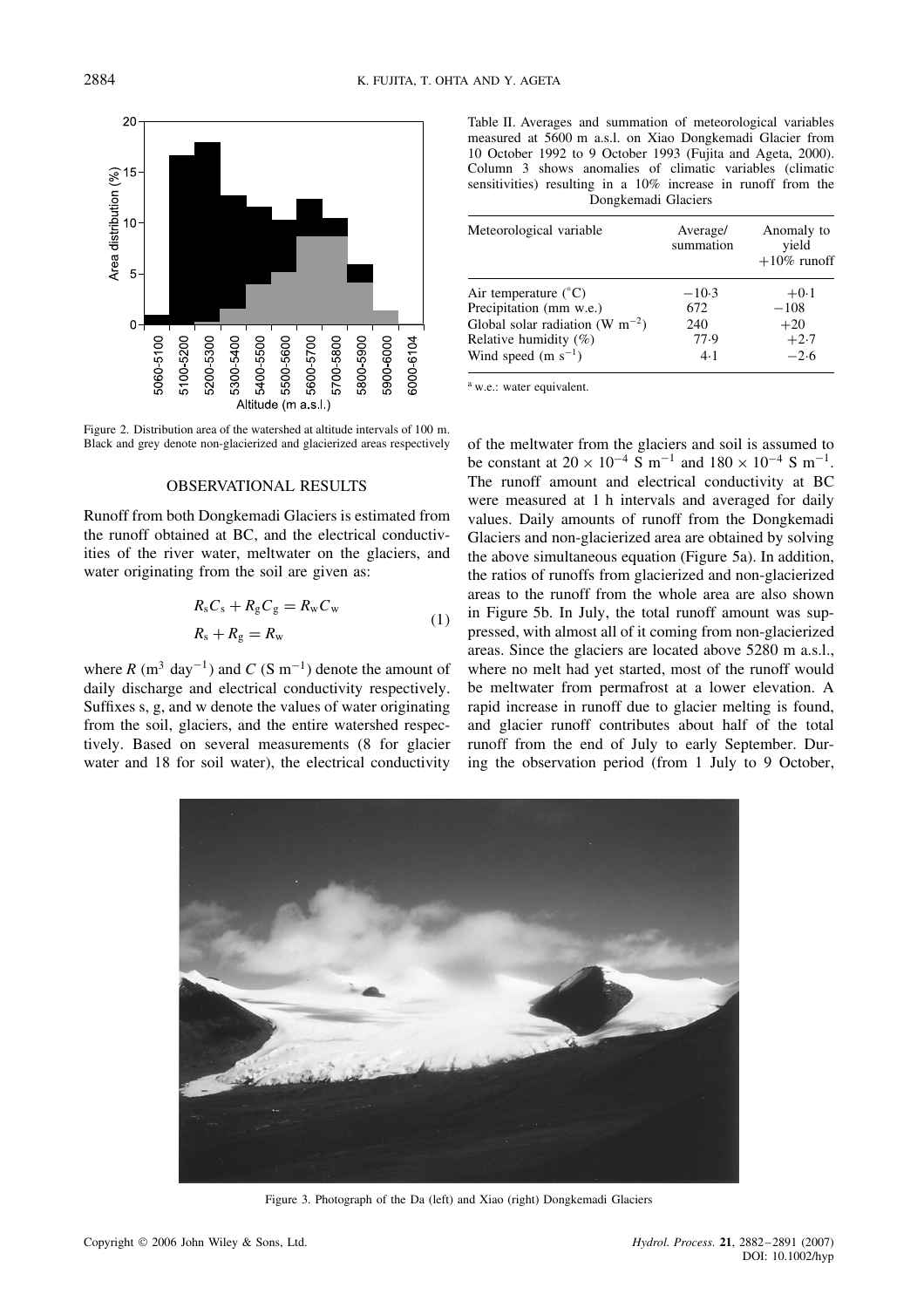

Figure 4. Daily means of air temperature (line in a), global solar radiation (solid line in b), wind speed (dotted line in c) and relative humidity (solid line in c) measured at 5600 m a.s.l. of the Xiao Dongkemadi Glacier from 10 October 1992 to 9 October 1993 (after Fujita and Ageta (2000)). Daily amount of precipitation (bars in a) was obtained using a tipping bucket beside the glacier during summer, and estimated using an automatic snow-level gauge during winter. Global solar radiation calculated for the top of atmosphere also shown as a broken line (b)

except for two days in August), contributions of the amount of runoff from glacierized and non-glacierized areas against the total runoff were 45% and 55% respectively (Table III). In contrast, the runoff depth from glaciers was 1.8 times that from the non-glacierized area (Table III). Although melting of the glaciers had started late due to their high elevation, a drastic melt supplied water to the river for a short period (Figure 5c). Electrical conductivity of the soil water could change spatially and temporally, whereas that of the glacier would be rather stable. Standard deviation of the measurements of soil water  $(50 \times 10^{-4} \text{ S m}^{-1})$  could cause  $\pm 25\%$  of the glacier runoff. However, temporal variability of the electrical conductivity of soil water may be rather small because thawing thickness of permafrost was less than 1 m in this region (Yabuki *et al*., 1994), and this shallow depth guarantees that the permafrost does not yield multiyear interacted water. We believe, therefore, that this method is applicable as a preliminary estimation of glacier runoff from observational data.

Table III. Runoff amount and depth for each watershed from 1 July to 9 October of 1993 (except 2 and 3 August)

| Watershed       | Runoff amount<br>$(10^5 \text{ m}^3)$ | Runoff depth<br>$(mm$ w.e.) |
|-----------------|---------------------------------------|-----------------------------|
| Whole at BC     | 156.9                                 | 311                         |
| Non-glacierized | 86.5                                  | 250                         |
| Glacierized     | 70.4                                  | 443                         |

## GLACIER-RUNOFF MODEL

Based on their observations, Fujita *et al*. (1996) pointed out that a significant amount of meltwater was refrozen at the interface of snow and ice, since the ice temperature was sufficiently cold (about  $-8$ °C at a 16 m depth at 5600 m a.s.l.). Runoff from a glacier, therefore, does not directly correspond to meltwater at the glacier surface, whereas those two factors are equal in temperate glaciers, which are defined as  $0^{\circ}$ C ice temperature all year around. The amount of refrozen water differs with the altitude, since it depends on the melt intensity, thickness of the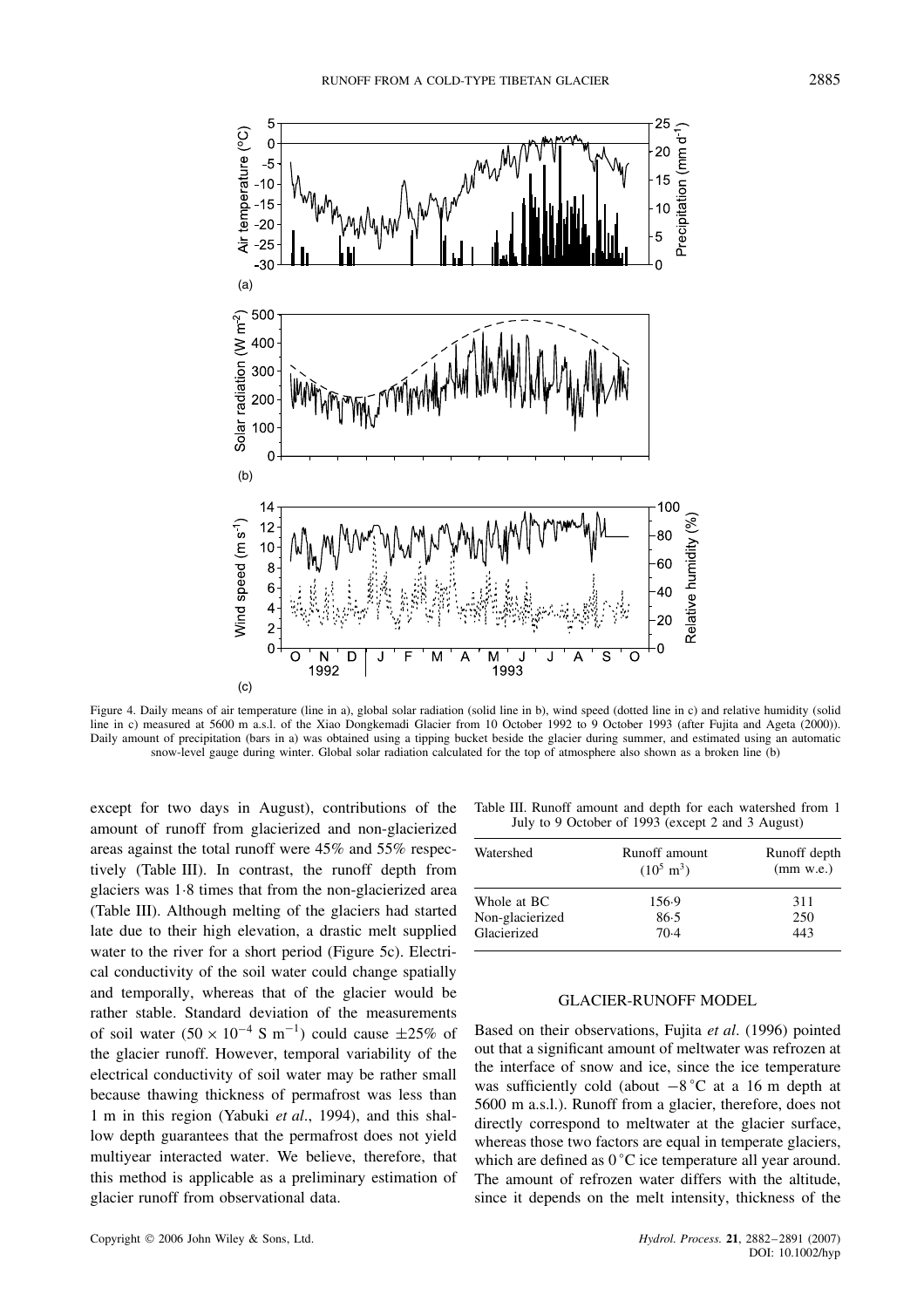

Figure 5. Daily amount of runoff (a), contribution ratio (b) and runoff depth (c) of watershed of the Dongkemadi Glaciers for summer of 1993. Thin solid lines, thick solid lines, and broken lines denote the whole watershed, glaciers and non-glacierized areas respectively. Text describes separation of glacier and non-glacierized runoffs from runoff observed for the whole watershed

snow layer, and coldness of the ice. A numerical model should be useful, therefore, in evaluating the effect of meltwater refreezing on glacier runoff in a watershed. Fujita and Ageta (2000) have discussed the features of glacier mass balance using a numerical model in which the refreezing process was taken into account. Their model obtains the daily amounts of meltwater, refrozen water, and runoff, after solving the issues of surface energy balance and heat conduction in the glacier ice. The basic equations used in the model are as follows:

$$
[M, 0] = SRd(1 - \alpha) + LRd + LRu + SH + LH + G
$$
\n(2)

where  $M$  is heat for melting,  $SR<sub>d</sub>$  is incoming solar radiation,  $LR_d$  is downward longwave radiation, SH is sensible heat, LH is latent heat, and G is conduction heat into glacier ice. The downward longwave radiation is calculated using air temperature, relative humidity and the ratio of solar radiation to that at the top of the atmosphere (Kondo, 1994). The upward longwave radiation, sensible heat and latent heat are calculated by the bulk method as follows:

$$
LR_{u} = \sigma T_{s}^{4}
$$
  
\n
$$
SH = c\rho CU(T_{a} - T_{s})
$$
\n
$$
LH = l\rho CU[h_{r}q(T_{a}) - q(T_{s})]
$$
\n(3)

where  $\sigma$  is the Stefan–Boltzmann constant,  $T_s$  is surface temperature,  $c$  is specific heat for air,  $\rho$  is air density,  $C$  is a bulk coefficient for sensible and latent heat, U is wind speed,  $T_a$  is air temperature, l is the latent heat for fusion of ice,  $h_r$  is relative humidity, and q is saturated specific humidity. Since all factors in Equation (3) are obtainable if the surface temperature is known, that temperature is estimated as follows:

$$
S R_{d}(1 - \alpha) + LR_{d} - \sigma (T_{a})
$$
  
\n
$$
T_{s} = \frac{+273.2)^{4} - l\rho C U (1 - h_{r}) q (T_{a}) + G}{4\sigma (T_{a} + 273.2)^{3} + \left(\frac{dq}{dT_{a}} l + c\right) \rho C U}
$$
 (4)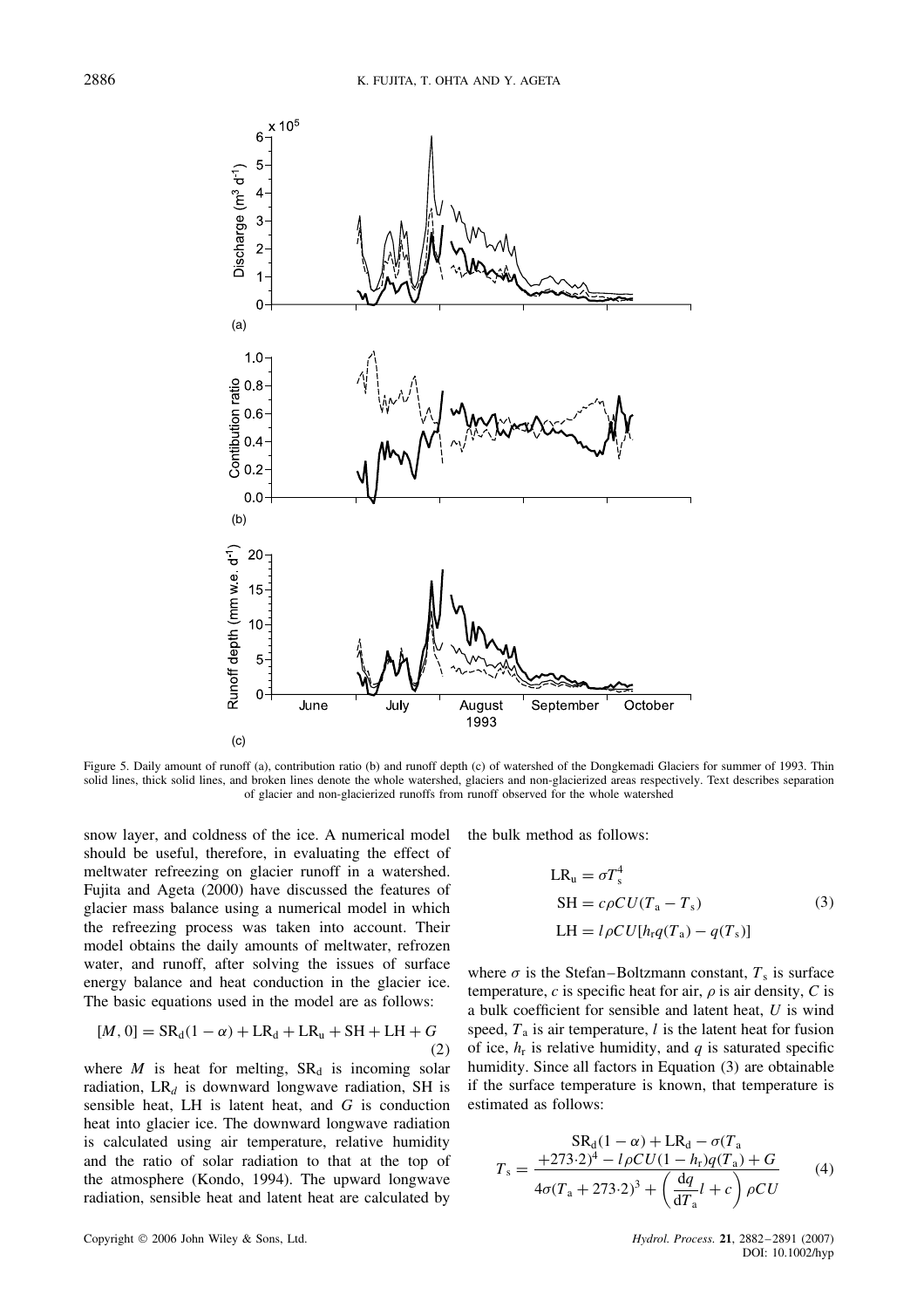where we assume no heat for melting and the following approximations:

$$
T_s \approx T_a
$$
  
\n
$$
(T_s + 273.2)^4 \cong (T_a + 273.2)^4 + 4(T_a + 273.2)^3 (T_s - T_a)
$$
  
\n
$$
q(T_s) \cong q(T_a) + \frac{dq}{dT_a} (T_s - T_a)
$$
\n(5)

When the positive surface temperature is calculated in Equation (4), it is set at  $0^{\circ}$ C. The following iterative calculations are performed until the difference between surface temperatures becomes  $\langle 0.1 \degree C$ :

- 1. surface temperature is obtained assuming no heat transfer into the glacier;
- 2. heat transfer into the glacier is calculated using the calculated surface temperature;
- 3. a new surface temperature is obtained using the calculated heat flux into the glacier.

A detailed description of the model was given in Fujita and Ageta (2000).

Input variables for the heat balance calculation are air temperature, incoming solar radiation, relative humidity, and wind speed in daily values. The daily amount of precipitation is also required for the mass balance calculation. Since solar radiation is strong in the region due to its low latitude, the surface albedo can drastically alter the heat balance of the glacier surface. In order to evaluate the effect of changes in meteorological variables on the glacier melt, the surface albedo in the model is calculated from the surface snow density, which changes with compaction, deposition of new snow, and the removal of upper snow by melting. This implies that the albedo is not an input parameter, but changes autonomously with the surface conditions. In addition, refreezing of meltwater in snow will also affect the runoff amount. The model calculates the refrozen amount from changes in the ice temperature profile and water content in the snow, and runoff will be produced when excessive water exists in the snow. The amounts of refrozen and runoff water differ at each elevation depending on the temperature of the glacier ice and the amount of percolation water (Fujita *et al*., 1996). The model provides plausible results, such as changes in surface and ice temperatures, relative levels of the surface and snow–ice interface, surface albedo, and the altitudinal profile of mass balance, all of which have been verified by observational data (Fujita and Ageta, 2000). In particular, demonstrations of changes in the albedo and levels of the surface and snow–ice interface (Figure 6) imply that the albedo, surface heat balance,



Figure 6. Relative levels of (a) surface and snow–ice interface and (b) albedo at 5600 m a.s.l. of Xiao Dongkemadi Glacier from October 1992 to October 1993 (after Fujita and Ageta (2000)). Grey and black circles in (a) denote observed surface and snow–ice interface respectively. Solid black and grey lines in (a) denote the calculated surface and snow–ice interface respectively. Grey and broken lines in (b) denote calculated and observed albedo respectively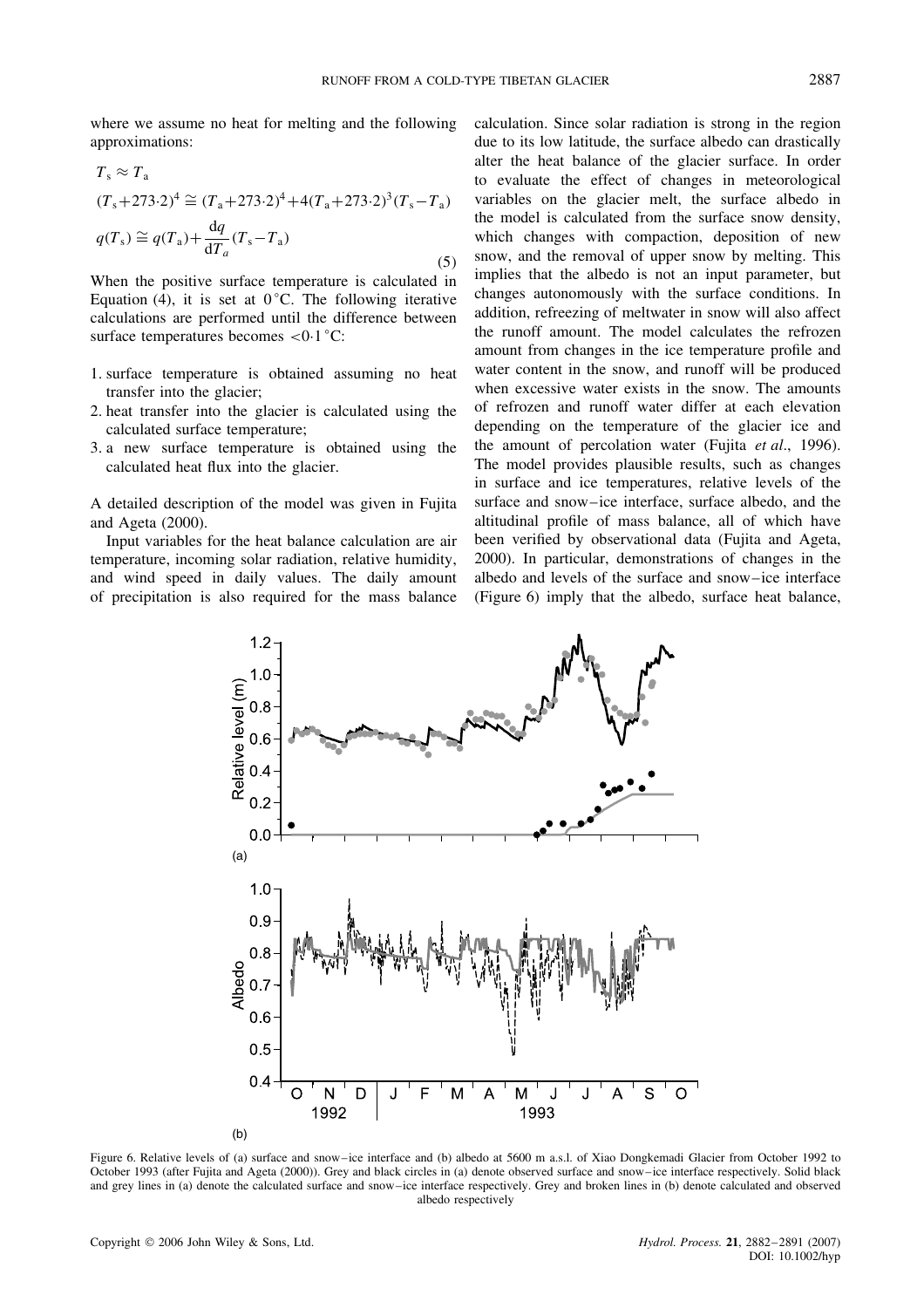and meltwater refreezing are reliably calculated in the model.

## RUNOFF CHARACTERISTICS

Figure 7 shows that the glacier runoff is estimated from observations at BC ( $R<sub>g</sub>$  in Equation (1), referred to as 'estimated runoff' hereafter), and the glacier runoff is calculated by the model ('calculated runoff' hereafter) for the period from June to October 1993. The calculated runoff shows a 1 day delay compared with the estimated runoff. Distance does not provide a plausible reason for this delay, since BC is located only 10 km from the glaciers. In the case of temperate glaciers, a sizeable amount of meltwater will be retained within the glacier body, and thus temporal changes in the glacier runoff will differ significantly from those of the glacier surface melt. It is well known that the water storage in temperate glaciers will cause a delay in glacier runoff of several days to a few months (Fountain and Tangborn, 1985). However, it is not considered that meltwater will be retained within the cold glacier ice, since the ice temperature is sufficiently cold. Since surplus non-refrozen water is immediately removed as runoff in the model, the delay seems to be caused by a failure to account for water infiltration in the snow layer. In any event, the changes in glacier runoff are reliably demonstrated in the model.

Changes in runoff based on a non-refrozen assumption (in which all meltwater is immediately removed as runoff) are also calculated, as shown in Figure 7. Since meltwater does not infiltrate into the glacier ice, the superimposition rate of refrozen water depends on how well the latent heat released with refreezing can

Table IV. Runoff amounts from Dongkemadi Glaciers estimated from observations, calculated taking account of refreezing and non-refreezing processes, between July and August of 1993 (except two days in August)

|                            | Runoff amount $(10^5 \text{ m}^3)$ |
|----------------------------|------------------------------------|
| Estimated from observation | 59.5                               |
| Refreezing process         | 58.4                               |
| Non-refreezing process     | 69.0                               |

be absorbed by the cold glacier ice body (Fujita *et al*., 1996). Therefore, runoff through the refreezing process is considerably less than that through the non-refreezing process in the early melting season when enough cold ice refreezes a small amount of meltwater. In addition, the difference also increases just after a short cooling. In the following August, however, the difference diminishes, since a significant amount of meltwater reaches the warmed-up glacier ice. The runoff through the refreezing process was 20% less than that through the nonrefrozen process during the main melting season in July and August (Table IV). This implies that the refreezing process must be considered in the runoff model for a cold-type glacier, whereas such capturing of water has not been taken into account in several runoff models for Himalayan glaciers (e.g. Fukushima *et al*., 1991; Braun *et al*., 1993). Since many cold-type glaciers are located around the Taklimakan Desert (Huang, 1990), where the glacier runoff contributes significantly to the river water (Ujihashi *et al*., 1998), the refreezing process should be particularly taken into account in the runoff from coldtype glaciers.

#### SENSITIVITY TEST

#### *Sensitivity to climatic changes in variables*

In order to evaluate how glacier runoff is affected by the changes in climatic variables, the anomaly of each variable yielding a 10% increase in glacier runoff is calculated (Table II). Only one variable was changed without changing the other parameters. Although it is difficult to compare variables having different units and showing different fluctuations, it is notable that changes in air temperature affect the glacier runoff more sensitively than the other variables. In a normal melting season, a significant amount of precipitation due to the monsoon falls as snow, thus covering the glacier surface several times with high-albedo snow. Therefore, this suggests that the precipitation in summer prevents excessive melting and a loss of the glacier mass (Fujita and Ageta, 2000). In contrast, since the rain–snow boundary line fluctuates around the altitude of the glacier



Figure 7. Runoffs from the Dongkemadi Glaciers estimated from observations at BC (grey line), calculated from the model (solid line), and calculated with a non-refreezing assumption (broken line) from June to October of 1993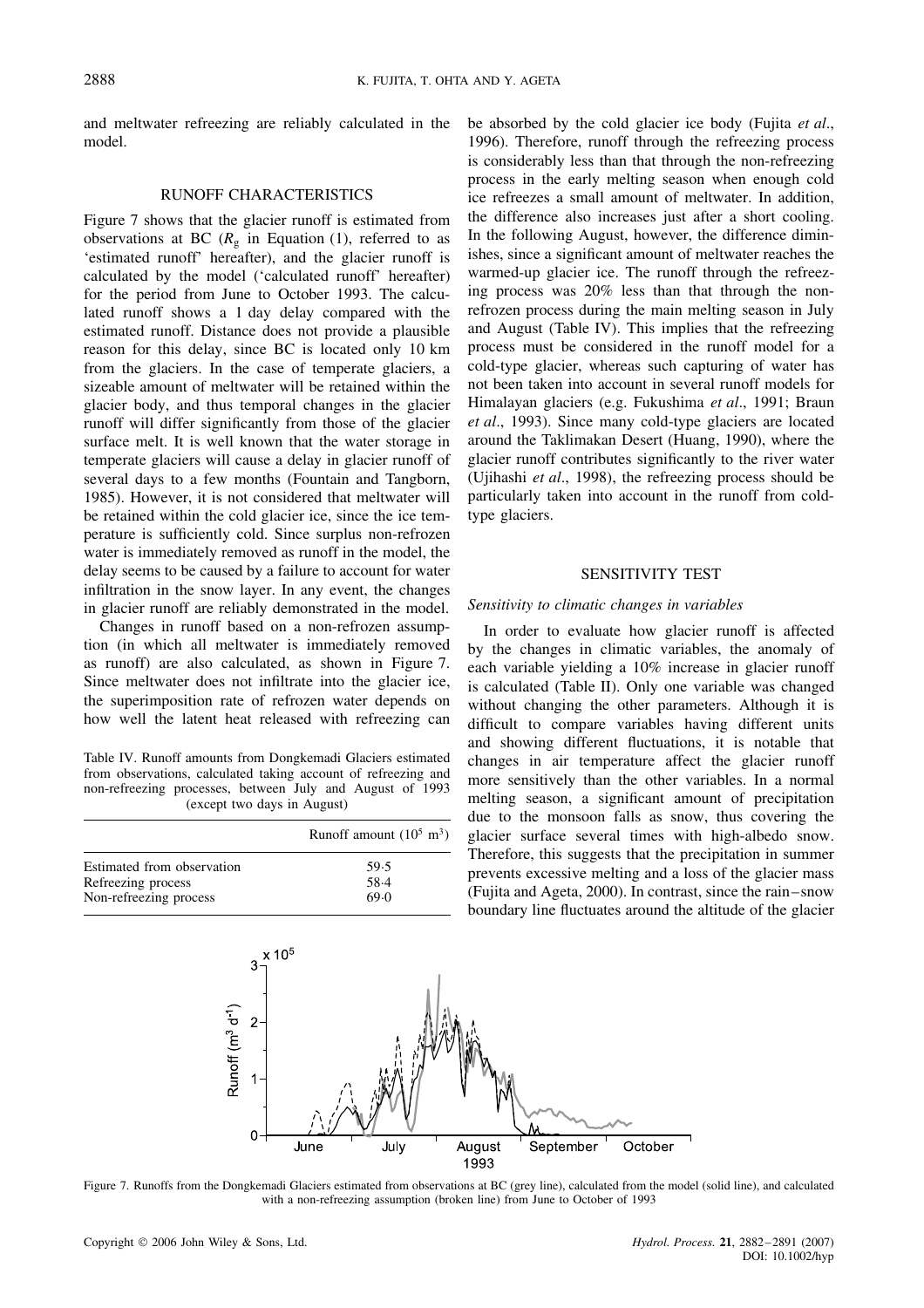during the melting season (explaining why glaciers can exist there), changes in air temperature will determine whether precipitation falls as low-albedo rain or highalbedo snow on the glacier surface. If no snow covers the surface, then the melt amount will increase drastically due to the absorption of strong solar radiation. In order to confirm the effect of the albedo, three runs were calculated for the altitude at 5600 m a.s.l. (Table V). Case 1 is the result of a control run. Case 2 is a warming test  $(+1^{\circ}C)$  with the same albedo given in case 1. Case 3 is the same warming test  $(+1^{\circ}C)$  but with the albedo calculated according to the model scheme. Case 2 provides the effect of air temperature warming only, which could cause  $a + 174$  mm w.e. increase in meltwater (40% over case 1). However, temperature warming might not only cause an increase in melting by sensible heat, but also an albedo decrease, as shown in Figure 8. Meltwater would increase drastically (107% over case 1), since ice with a low albedo would appear during the melting season, whereas under the conditions in case 1 the surface was covered with snow.

Another interesting feature is that an increase in glacier runoff would result from a decrease in precipitation (which is unusual in river runoff), though considerable

Table V. The calculated mass balances at 5600 m a.s.l. for the period from 10 October 1992 to 9 October 1993. Case 1 denotes mass balance in the case of control calculations. Cases 2 and 3 denote mass balances when air temperature is warmed by  $+1$  °C from input data with the same albedo as in case 1 (case 2) and with the albedo calculated according to the model (case 3). Units of all variables are mm w.e. Differences from case 1 are also shown

|                | Calculated results |        |        | Difference from<br>case 1 |        |  |
|----------------|--------------------|--------|--------|---------------------------|--------|--|
|                | Case 1             | Case 2 | Case 3 | Case 2                    | Case 3 |  |
| Snow           | 634                | 592    | 592    | $-42$                     | $-42$  |  |
| Rain           | 38                 | 80     | 80     | $+42$                     | $+42$  |  |
| Balance        | 220                | 32     | $-265$ | $-188$                    | $-485$ |  |
| Meltwater      | 440                | 614    | 910    | $+174$                    | $+470$ |  |
| Runoff         | 385                | 578    | 868    | $+193$                    | $+483$ |  |
| Evaporation    | 67                 | 63     | 70     | $-4$                      | $+3$   |  |
| Refrozen water | 93                 | 116    | 122    | $+23$                     | $+29$  |  |

changes must occur in the amount of precipitation (corresponding to 24% of total glacier runoff and 16% of annual precipitation). At the high elevations where glaciers exist, a decrease in precipitation implies a decrease in snowfall with a high albedo. Hence, the surface albedo will decrease when snow does not cover the glacier surface, and the snow/ice melt will be accelerated even under the same temperature conditions (Fujita and Ageta, 2000). With respect to regional river runoff, therefore, the contribution of glacier runoff will increase/decrease when precipitation decreases/increases, whereas the precipitation falling on non-glacierized (permafrost) areas will emerge as runoff water with some delay. Although this phenomenon has been suggested qualitatively based on a statistical analysis of runoff from glacierized catchments (Collins, 1987), ours is the first quantitative evaluation showing the effect of precipitation on glacier runoff.

#### *Seasonal sensitivity*

In the above section, meteorological variables are changed homogeneously through the year in the model calculation. This is not plausible, however, since these variables will not change homogeneously except for a short period. 'Seasonal sensitivity' of the glacier runoff, therefore, was examined by changing the time when a variable changed for a short period. Daily means of air temperature  $(+1 \degree C)$  and daily precipitation  $(+10 \text{ mm})$ w.e.) were changed from the input data for only a 5 day period. Figure 9 shows the seasonal sensitivity of glacier runoff on the change in each variable during those 5 days. The abscissa and ordinate are the dates when a perturbation occurred and the calculated total runoff (a) and summer mean albedo (b) respectively. Summer mean albedo is obtained by averaging the surface albedo with a weighted-area distribution for the period from June to August. The calculated total runoff  $(61.3 \times 10^5 \text{ m}^3)$ and summer mean albedo  $(0.762)$  with no perturbation are also shown in the figure. Changes in air temperature in winter affect the glacier runoff hardly at all, whereas changes during the melting season increase it by nearly 10%. A warming of  $+1$  °C during the 5 days corresponds to a  $+0.014$  °C warming of annual mean air temperature, whereas the warming needs  $+0.1 \degree C$  in the case of a



Figure 8. Temporal changes in albedo calculated for the altitude at 5600 m a.s.l. Grey and black lines denote the control (cases 1 and 2) and warming (case 3) calculations respectively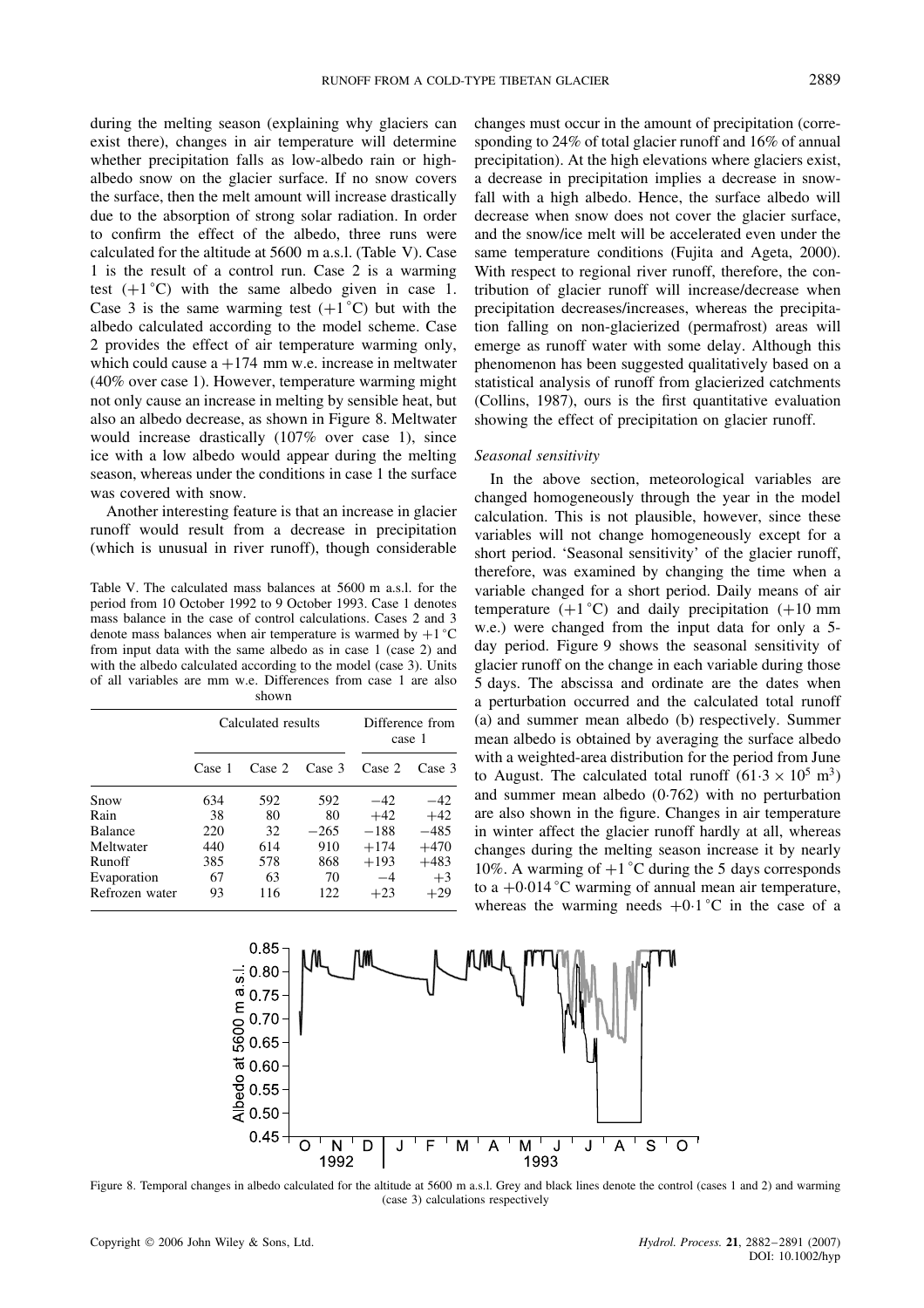

Figure 9. Seasonal sensitivity of (a) the glacier runoff and (b) the summer mean albedo examined by changing time at which a variable changed for 5 days. Abscissa and ordinates are respectively the dates when a perturbation was given and the calculated total runoff (a) and summer mean albedo (b). Daily means of air temperature  $(+1 \degree C$ , black line) and daily precipitation  $(+10 \text{ mm}$  w.e., broken line) were altered for 5 days from the input data. The total runoff  $(61.3 \times 10^5 \text{ m}^3)$  and albedo (0.762) of control calculation are depicted by grey line

homogeneous warming, as mentioned above (Table II). An increase in precipitation will bring about a decrease in glacier runoff through a year. Precipitation in winter will fall as snow on the whole glacier surface and thus delay the timing at which the ice surface with a low albedo appears in the following melting season. Precipitation in the early melting season (May to June) is most effective in decreasing glacier runoff, since in those months it is usually less than that in the highest melting season (July to August). Thus, a high-albedo snow cover will effectively prevent surface melting under conditions of strong solar radiation. In contrast, some amount of precipitation in July and August will fall as rain due to the high air temperature, making it less effective in preventing melting. Since melting is almost over by September, an addition of snow will affect runoff the following year. Although changes in summer mean albedo may seem small (since they are obtained by averaging for the whole glacier area), they will significantly affect glacier runoff. The strong negative correlation between albedo and runoff depth ( $r = -0.98$ ) with a 99% significance level) would also suggest that these perturbations affect runoff through changing the surface albedo of the glacier, as shown in Figure 10. These findings imply that the glacier surface conditions altered by a perturbation during only 5 days will greatly affect the heat/mass balance of the glacier and glacier runoff for the next melting period.



Figure 10. Runoff depth versus summer mean albedo. Black and grey dots result from air temperature and precipitation perturbation shown in Figure 9. Regression line is obtained for both results ( $R^2 = 0.96$ )

#### **CONCLUSIONS**

The model calculations revealed that meltwater refreezing could not be a negligible factor in the glacier runoff from cold-type glaciers on the Tibetan Plateau. Although in temperate glaciers the amount of glacier runoff was considered to be equal to that of meltwater at the glacier surface, refreezing at the snow–ice interface of the glacier captured 20% of the meltwater generated at